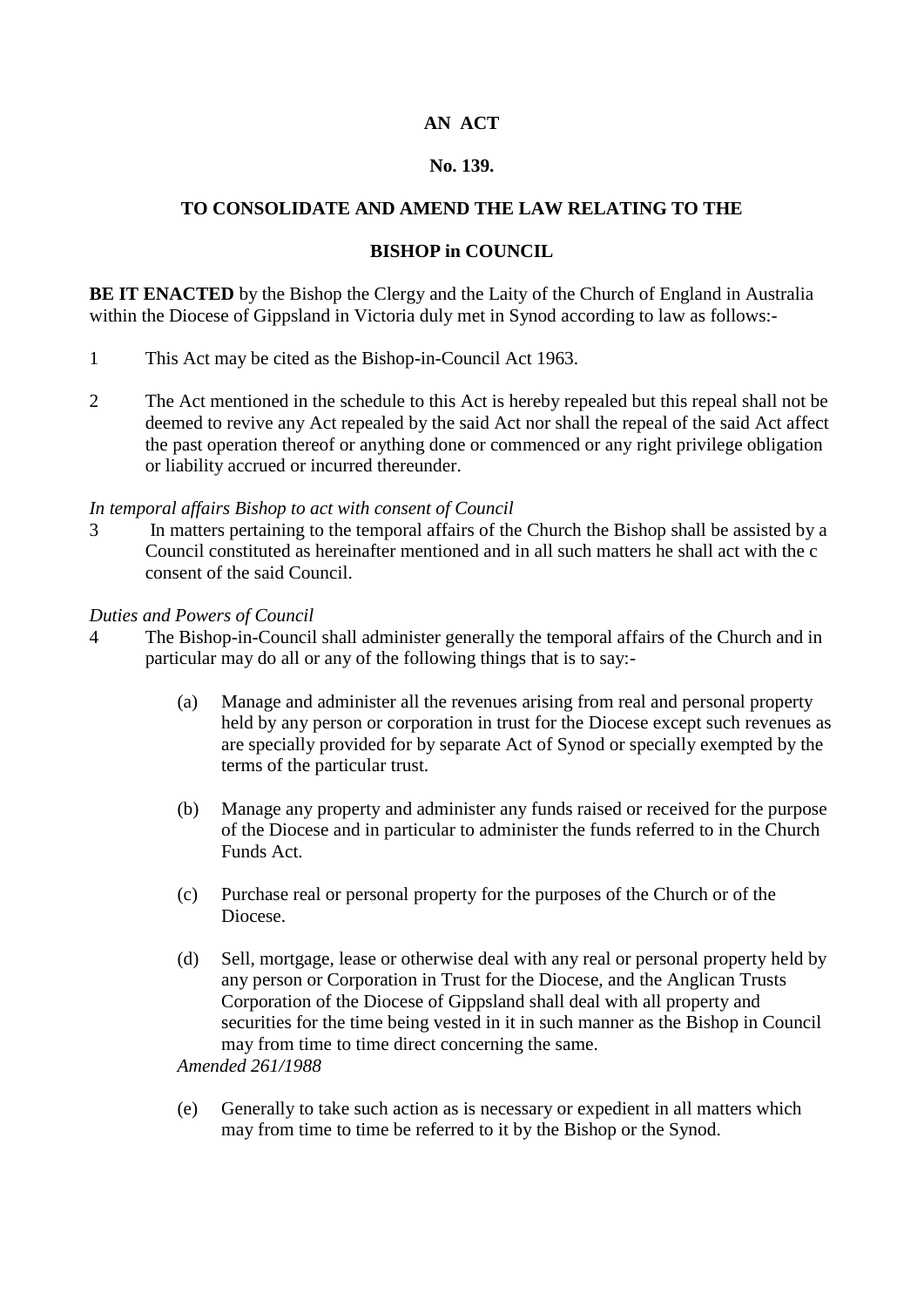- 5. The Bishop-in-Council when requested by the Bishop shall take such action as may be necessary or expedient:-
	- (a) To promote religious eduction within the Diocese in conformity with the principles and formularies of the Anglican Church of Australia.
	- (b) To promote the mission of the Anglican Church of Australia at home and abroad.

## *Constitution of the Council*

- 6 The Council shall consist of the following members:-
	- (a) Ex Officio the Vicar-General the Dean of Sale the Archdeacons of the Diocese the Registrar the Chancellor the Advocate the elected members of the Anglican Trusts Corporation of the Diocese of Gippsland.
	- *(b)* Appointed—three licensed clergy and three eligible lay persons appointed by the Bishop. *Amended 364/2010 & 368/11*
	- (c) Elected—three licensed clergy and six eligible lay persons elected by Synod in accordance with this Act. *Amended 364/2010*

### *Secretary*

7 The Registrar of the Diocese shall act as Secretary to the Council.

### *Eligible lay person*

8. In this Act, *eligible lay person* has the same meaning as in the Synod Act 1997. *Amended 364/2010*

### *Appointed Members*

- 9 On the first day of every session of Synod the Bishop shall lay before the Synod the names of the members appointed by him.
- 10 The Bishop shall on the day of the passing of this Act nominate three clerical and three lay persons as the nominated members of the Council and they shall hold office until their successors have been appointed.

### *First election of Members*

11 On the day of the passing of this Act at this Session the Synod shall elect by ballot or otherwise as the Synod shall think fit, three clerical and six laymen to be members of the Council and such election shall be held in accordance with the Standing Orders for the time being of the Synod so far as the same shall be applicable and such members shall hold office until their successors have been appointed.

*Nominee and elective members retire by rotation*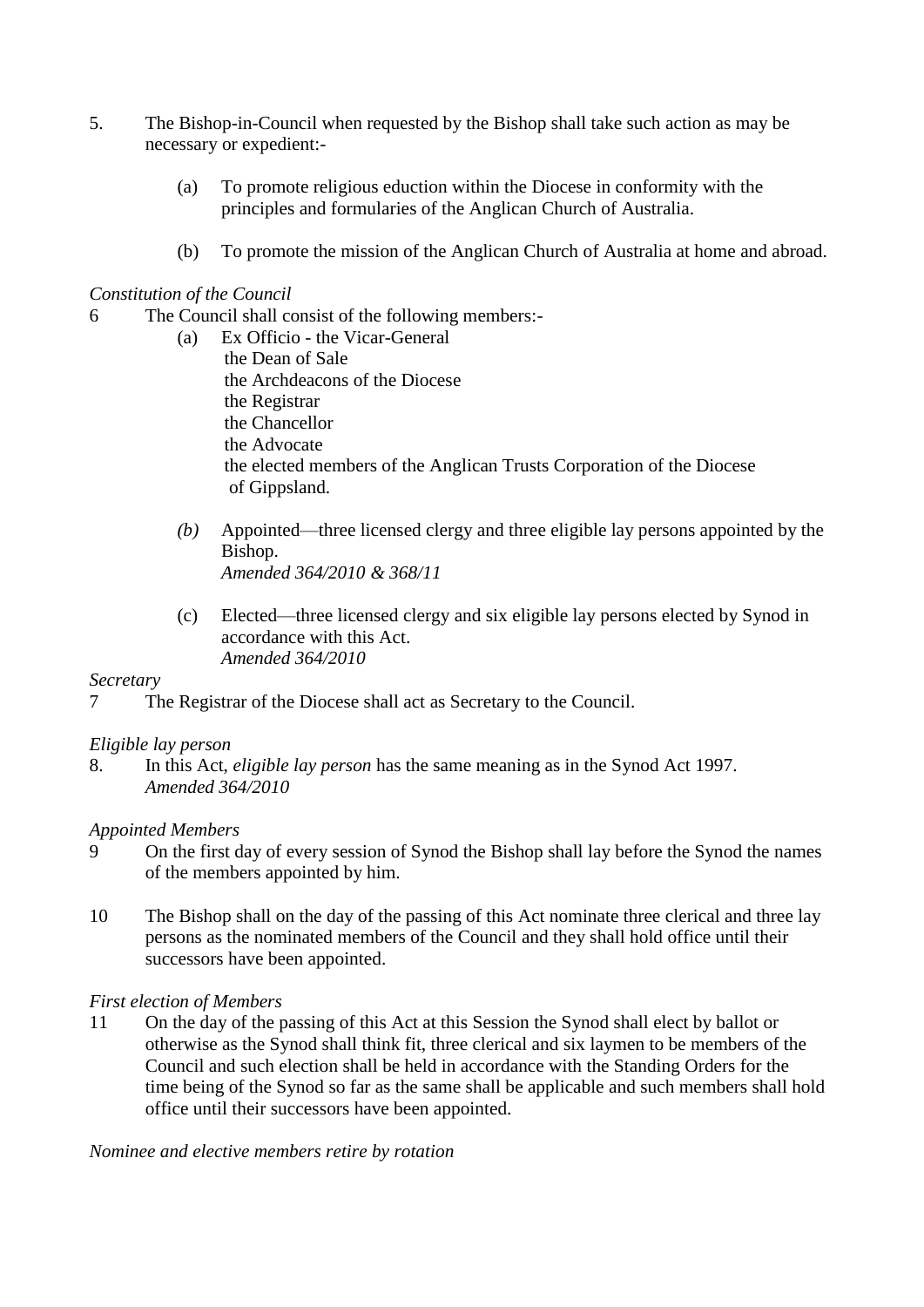- 12 On the first day of every future session of the Synod elective after the passing of this Act one clerical and one members retire lay appointed member and one clerical and two lay by rotation. elective members shall retire by rotation, (the elective members being eligible for re-election) and shall hold Office, until the nomination or election of their successors.
- 13 The Bishop in Council shall determine which members respectively shall so retire on the holding of the second and the third sessions of the Synod after the passing of this Act and thereafter the members longest nominated or elected shall retire the nomination or election of a member to an extraordinary vacancy being deemed to date back to the time at which the ordinary vacancy had been filled, provided that in case of doubt as to who shall retire the Bishop in Council shall decide the matter.

### *Subsequent election of members*

14 In every future session after the passing of this Act the Synod shall elect by ballot one clerical and two eligible lay persons of Synod to be elective members of the said Council. *Amended 364/2010*

# *Synod Membership*

14A If a lay member of the Council is not otherwise a member of Synod, the lay member is a lay member of Synod ex-officio. *Inserted 364/2010*

# *Members removable and vacancies*

- 15. (a) The Bishop may at pleasure remove any member appointed by him and shall fill up any vacancy or vacancies howsoever caused in the number of members appointed by him.
	- (b) Any member elected by the Synod may be removed by a vote of the Synod and any vacancy or vacancies howsoever caused in the number of elective members may be filled up by the Council until an election can be held by the Synod in the manner aforesaid.

*Resignation*

- (c) Any member of the Council may by writing under his hand addressed to the Bishop resign his appointment and upon the acceptance of such resignation by the Bishop the Office of such member shall become vacant.
- (d) The person appointed by the Bishop or elected by the Council to fill any extraordinary vacancy shall hold Office only so long as the person in whose place he has been appointed or elected could have held it.
- (e) The office of an appointed or elected member is vacant if—
	- (i) in the case of a clerical member, the member ceases to be a member of Synod;

(ii) in the case of a lay member, if the person ceases to be an eligible lay person. *Inserted 364/2010*

*Council may act not withstanding vacancies*